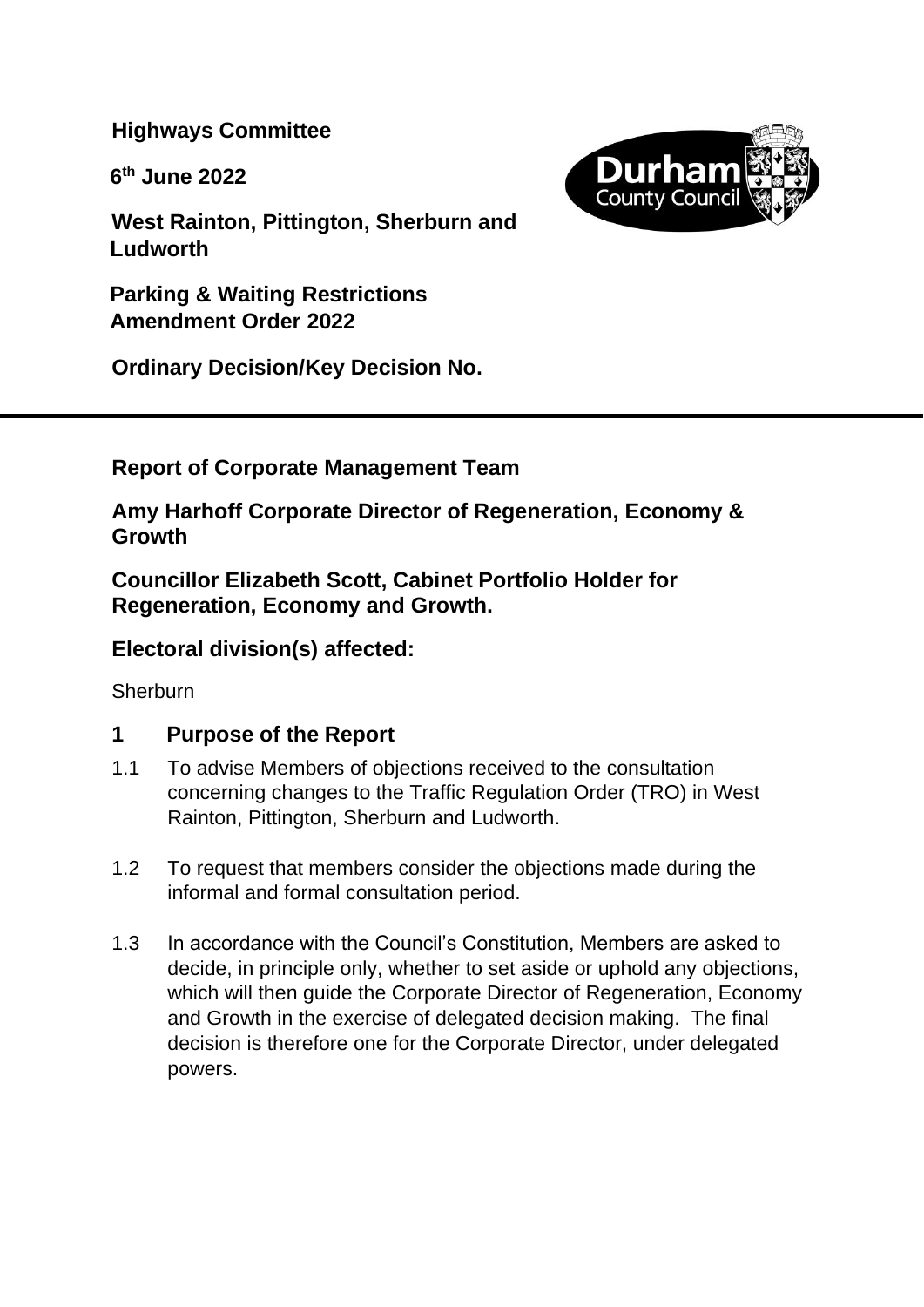## **2 Executive Summary**

- 2.1 The County Council are committed to regularly reviewing Traffic Regulation Orders to ensure that the restrictions held within them are relevant and appropriate.
- 2.2 Representations have been received requesting a review of existing, and provision of additional, restrictions in West Rainton, Pittington, Sherburn and Ludworth.
- 2.3 Having considered these requests, Officers have determined that the changes listed below would be of benefit in terms of improving road safety and reducing congestion. It is therefore proposed to amend the current West Rainton, Pittington, Sherburn and Ludworth Parking and Waiting Restrictions Traffic Regulation Order to allow the identified changes to be implemented.
- 2.4 All Local Members and Durham Constabulary have been consulted and raised no objection to the proposal.

|                              | From      | I O       |
|------------------------------|-----------|-----------|
| <b>Statutory Consultees</b>  | 02-Dec-21 | 23-Dec-21 |
|                              | 16-Feb-22 | 09-Mar-22 |
| <b>Informal Consultation</b> | 28-Jan-22 | 18-Feb-22 |
|                              | 18-Feb-22 | 11-Mar-22 |
| Formal Consultation          | 07-Apr-22 | 28-Apr-22 |

2.5 Consultation Period:

## **3 Recommendation(s)**

3.1 Committee is recommended to:

Endorse the proposal, in principle, to amend the West Rainton, Pittington, Sherburn and Ludworth Parking and Waiting Restrictions Traffic Regulation Order. With the final decision to be made by the Corporate Director under delegated powers.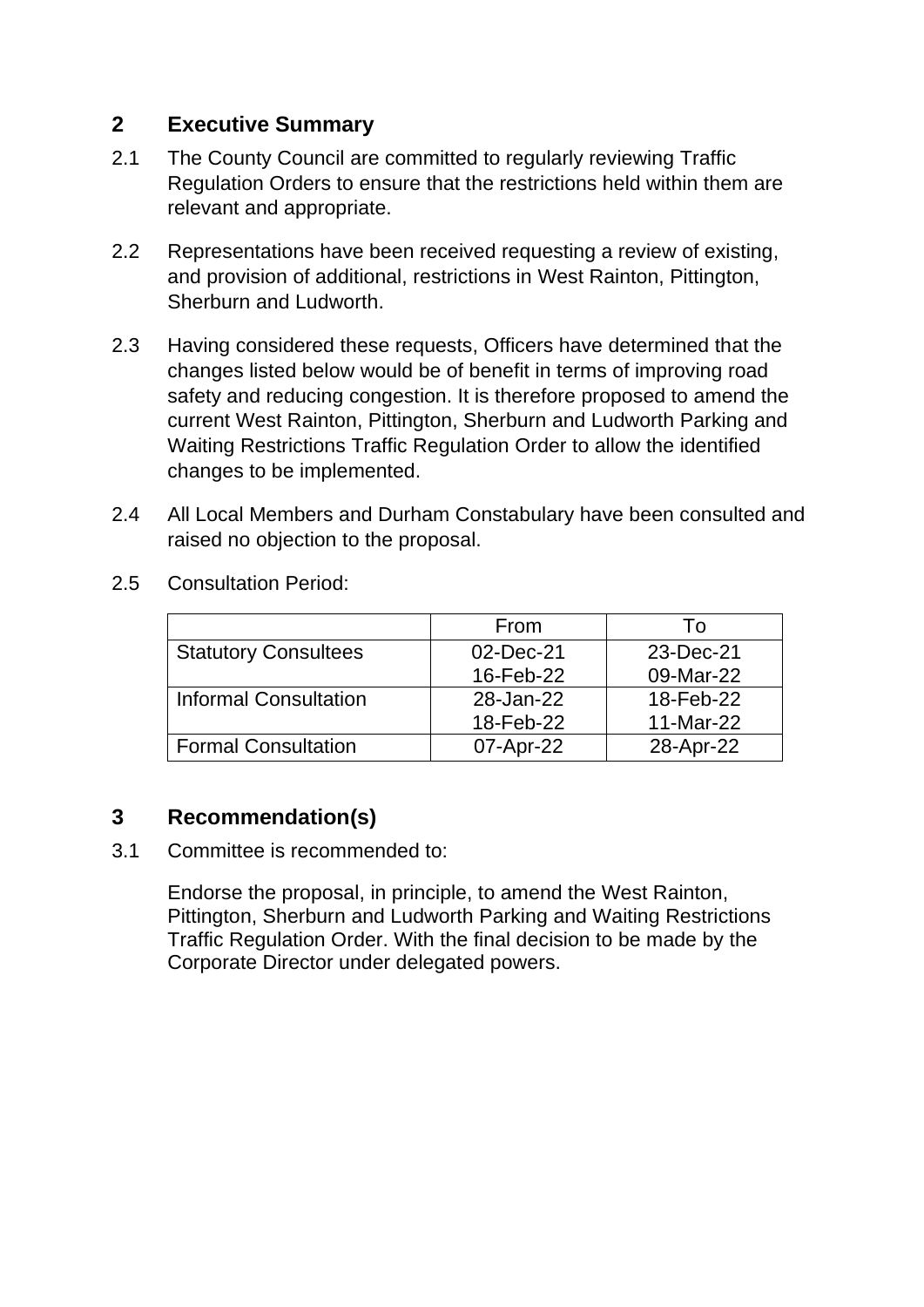# **4 Proposal, Objections & Responses**

- 4.1 The proposed locations for the TRO that received objections during the consultation stages are detailed below.
- 4.2 Location 1 Tollgate Fields (Unc 20.8) (Introduce 'no waiting at any time' restrictions)

#### Proposal background

Tollgate Fields is a main road which is fronted by a mixture of residential and commercial buildings. The businesses include a pharmacy and West Rainton Surgery which is accessed via a footpath from Tollgate Fields.

Concerns have been made by West Rainton Parish Council previously regarding obstructive parking across residents' driveways in this area. The County Council have attempted to resolve this by introducing advisory access protection markings. Unfortunately, motorists on occasion ignore these road markings and park across the driveways leaving residents unable to access their driveways.

The proposal is to introduce "no waiting at any time" restrictions on Tollgate Fields (Unc 20.8).

Informal Consultation:

| Total Properties<br>balloted | Number in favour | Number opposed |
|------------------------------|------------------|----------------|
|                              |                  |                |

#### Formal Consultation:

| <b>Consultation dates</b> | Expressions in favour   Expressions against |   |
|---------------------------|---------------------------------------------|---|
| 07/04/22 - 28/04/22       |                                             | ∽ |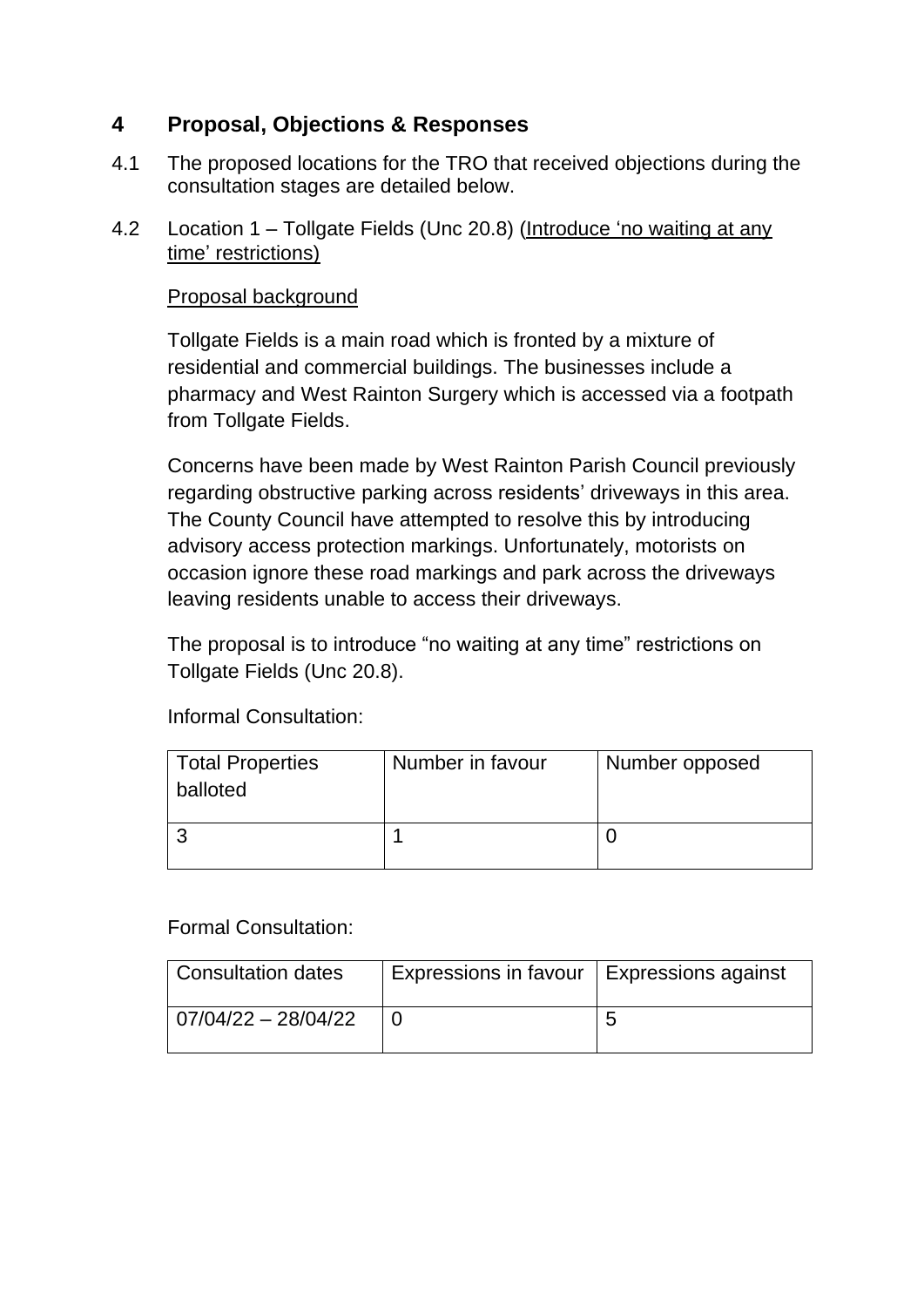#### Summarised objections & responses:

#### Objections:

5 people have objected to this proposal, the reasons for these objections have been summarised below:

- There are concerns that the restrictions would displace vehicles.
- Displaced vehicles will cause more traffic problems
- An increase of parking on Station Road would lead to a higher risk of accidents for vehicles and pedestrians
- Would cause access issues for residents on Station Road who don't have any rear access

DCC Response:

- Site investigations have shown that there is continued obstructive parking across accesses with road users ignoring the existing access protection markings. The restrictions will allow enforcement to ensure residents have unimpeded access to their properties.
- It is expected that the displaced vehicles would park north-east of the proposed restrictions where there is ample unrestricted carriageway to accommodate them.
- Whilst vehicles are not permitted to park here, they may load/unload and board/alight passengers for as long as necessary.

See appendix 3 for full details of the objection(s).

## 4.3 Location 2 – C12A to Station Road Junction (Introduce 'no waiting at any time' restrictions)

## Proposal Background

Station Road to C12A is a main road which leads to the A690. This is a main route regularly used by a high number of motor vehicles including including HGV's.

There have been concerns raised by West Rainton Parish Council with inappropriate parking on this junction causing visibility issues.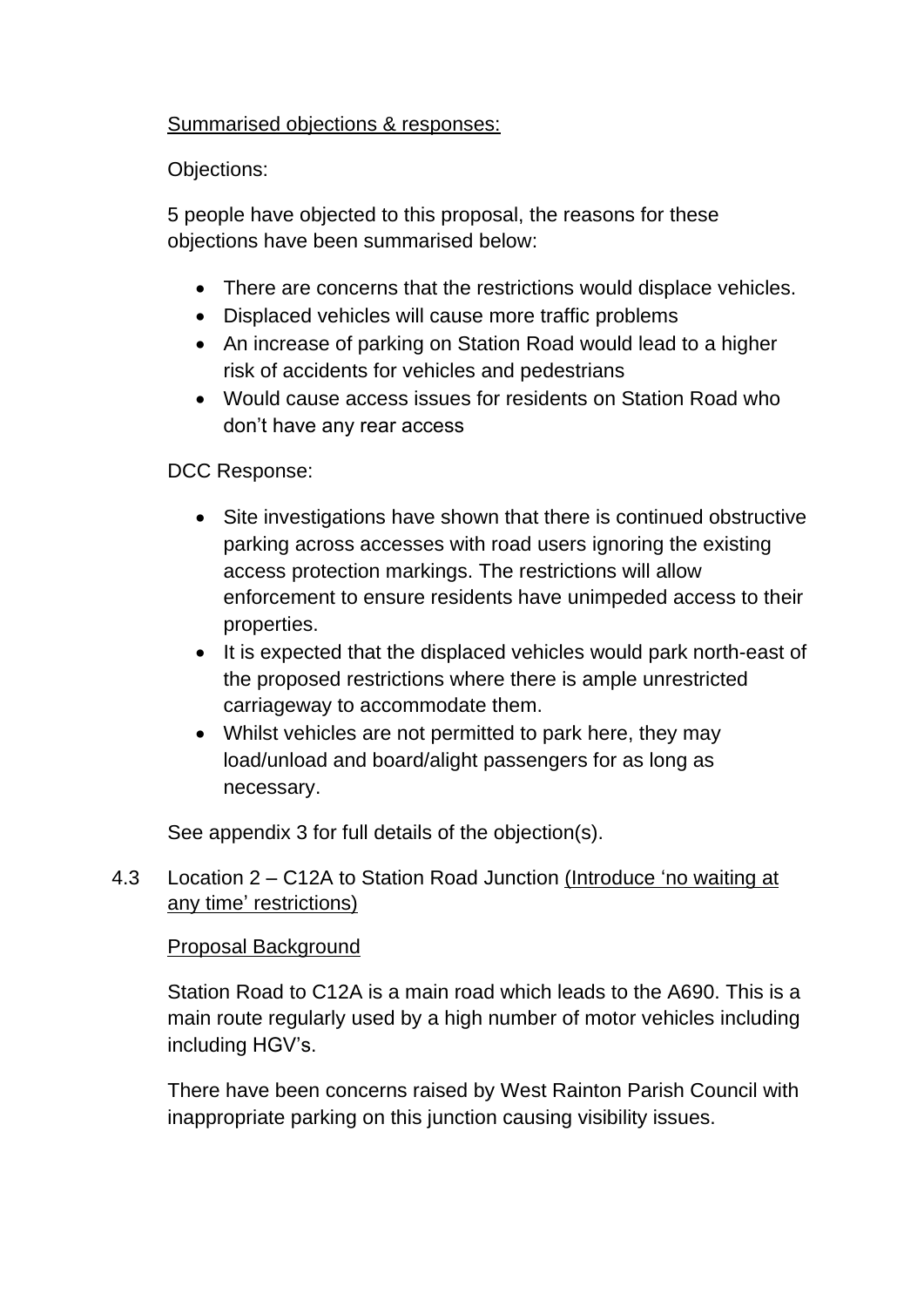The proposal is to introduce "no waiting at any time" restrictions on the junction of C12A to Station Road.

Informal Consultation:

No informal consultation was carried out at this location as there are no directly affected frontages.

Formal Consultation:

| Consultation dates      | Expressions in favour | <b>Expressions against</b> |
|-------------------------|-----------------------|----------------------------|
| $ 07/04/22 - 28/04/22 $ |                       |                            |

#### Summarised objections & responses:

Objections:

5 people have objected to this proposal, the reasons for these objections have been summarised below:

• There are concerns that the restrictions would displace vehicles that would cause traffic problems for bus services and other road users.

DCC Response:

- The introduction of 'no waiting at any time' restrictions would improve accessibility and visibility for bus services and other road users.
- The restrictions are only proposed on the southern side of the junction leaving the northern side unrestricted to allow for access to properties along Station Road.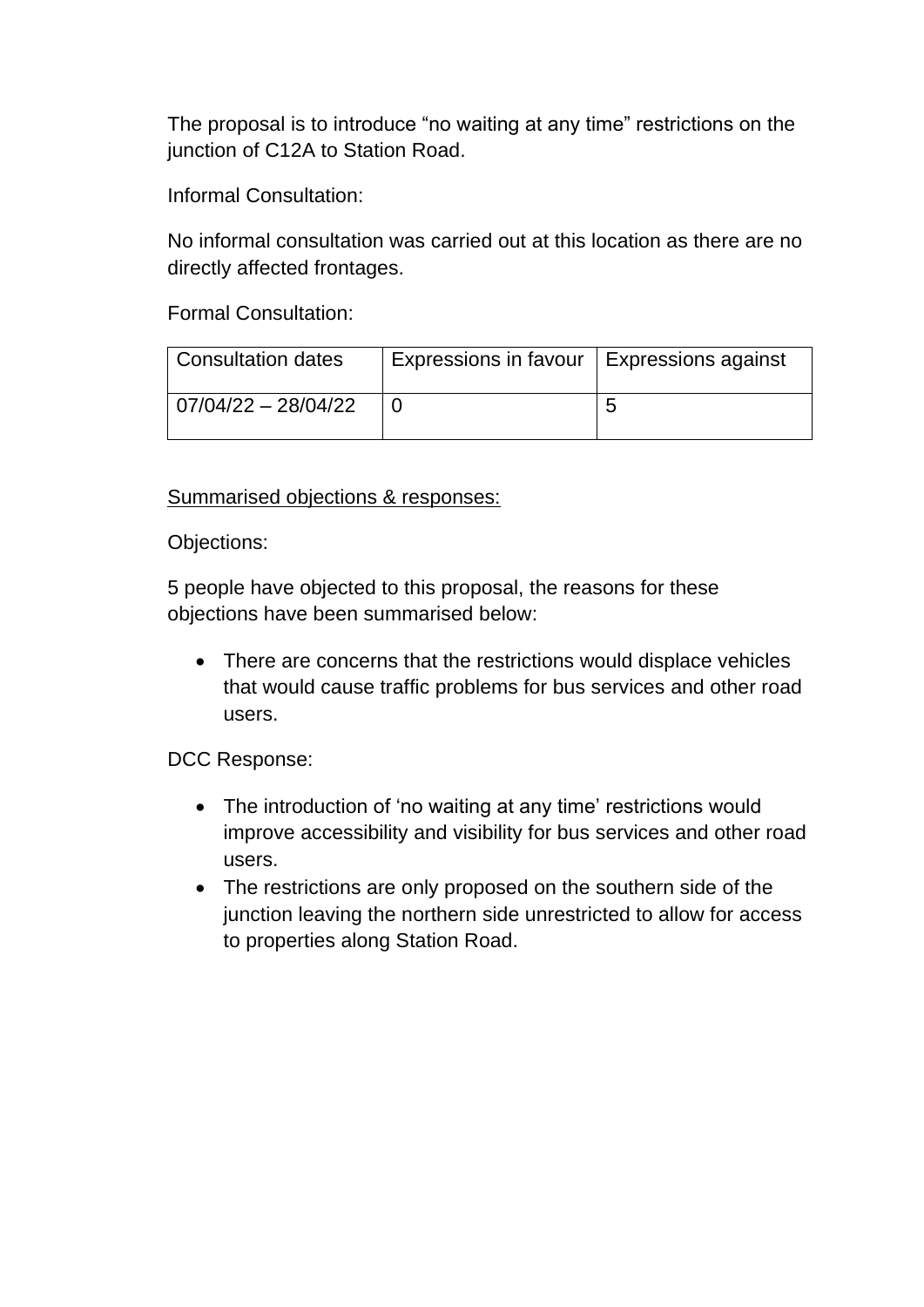#### **5 Conclusion**

*5.1* Having considered the evidence of obstructive and inconsiderate parking and the objections to the proposals, Officers remain of the view that it is necessary to introduce the proposals in order to address the identified highway safety issues. Accordingly, it is recommended that Members agree in principle to endorse the proposal to proceed with the amendment of West Rainton, Pittington, Sherburn and Ludworth. Parking and Waiting Restrictions Traffic Regulation Order, with the final decision to be made by the Corporate Director under delegated powers.

#### **6 Background papers**

*6.1* Correspondence and documentation in Traffic Office File:

L:\TRAFPROJ\06REGULATIONDESIGN&IMPLEMENTATION\Settlement\We st Rainton, Pittington, Sherburn, Ludworth & Shotton Colliery\Traffic Regulation Orders (Parking Restrictions)\West Rainton October 21

#### **Author(s)**

| [Peter Broxton]  | Tel: 03000 263986 |
|------------------|-------------------|
| [Lee Mowbray]    | Tel: 03000 263693 |
| [Kieron Moralee] | Tel: 03000 263368 |
| [Dave Lewin]     | Tel: 03000 263582 |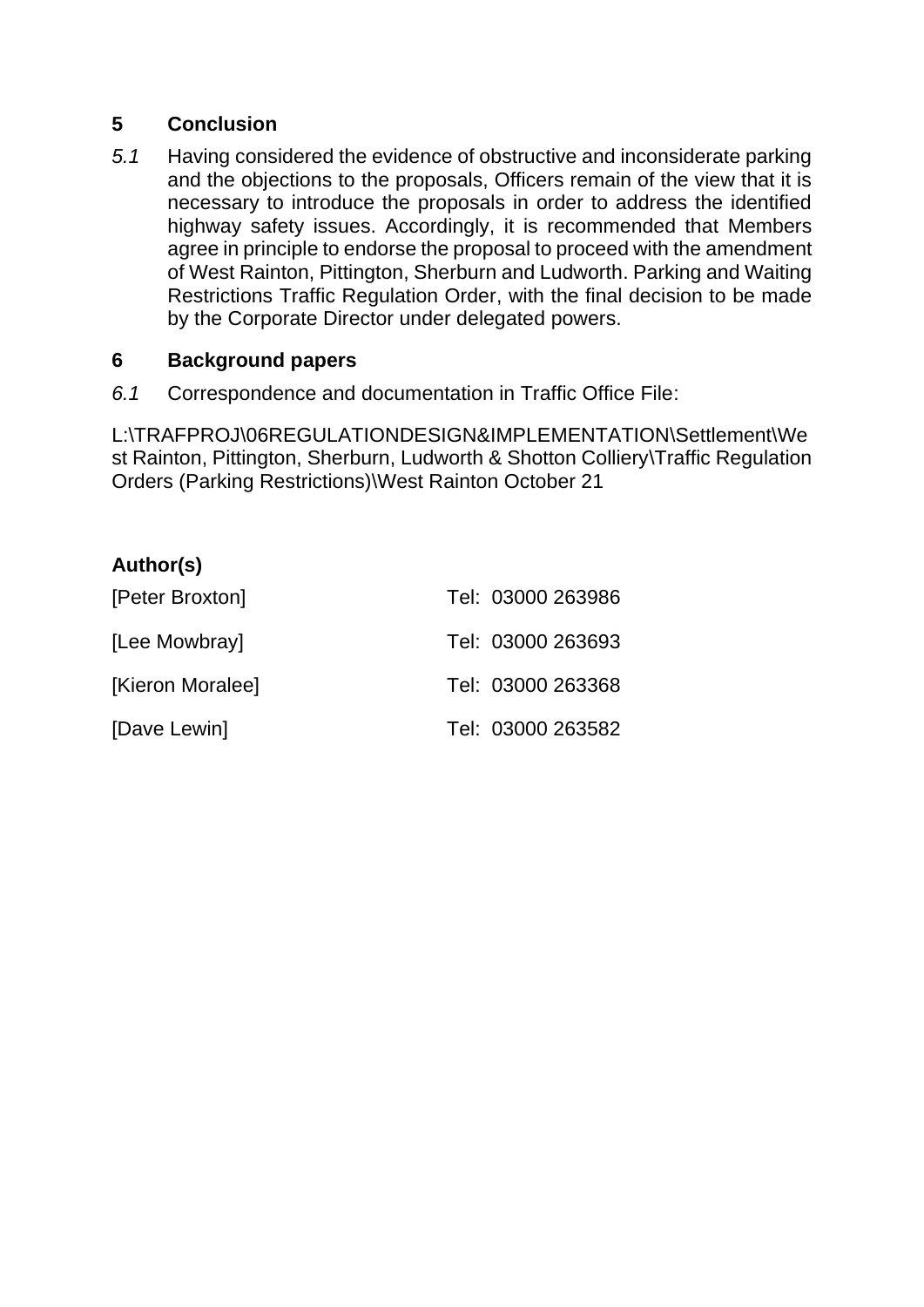# **Appendix 1: Implications**

## **Legal Implications**

All orders have been advertised by the County Council as highway authority and will be made in accordance with legislative requirements.

## **Finance**

LTP Budget.

## **Consultation**

Is in accordance with SI:2489.

# **Equality and Diversity / Public Sector Equality Duty**

It is considered that there are no Equality and Diversity issues to be addressed.

# **Climate Change**

This TRO will allow for effective management of traffic to reduce congestion, reducing the overall amount of CO2 emissions.

# **Human Rights**

Any interference with human rights is considered to be necessary in accordance with the law and proportionate in order to address highway safety issues.

# **Crime and Disorder**

This TRO will allow effective management of traffic to reduce congestion and improve road safety.

# **Staffing**

Carried out by Strategic Traffic.

#### **Accommodation**

No impact.

**Risk** Not Applicable.

#### **Procurement**

Operations, DCC.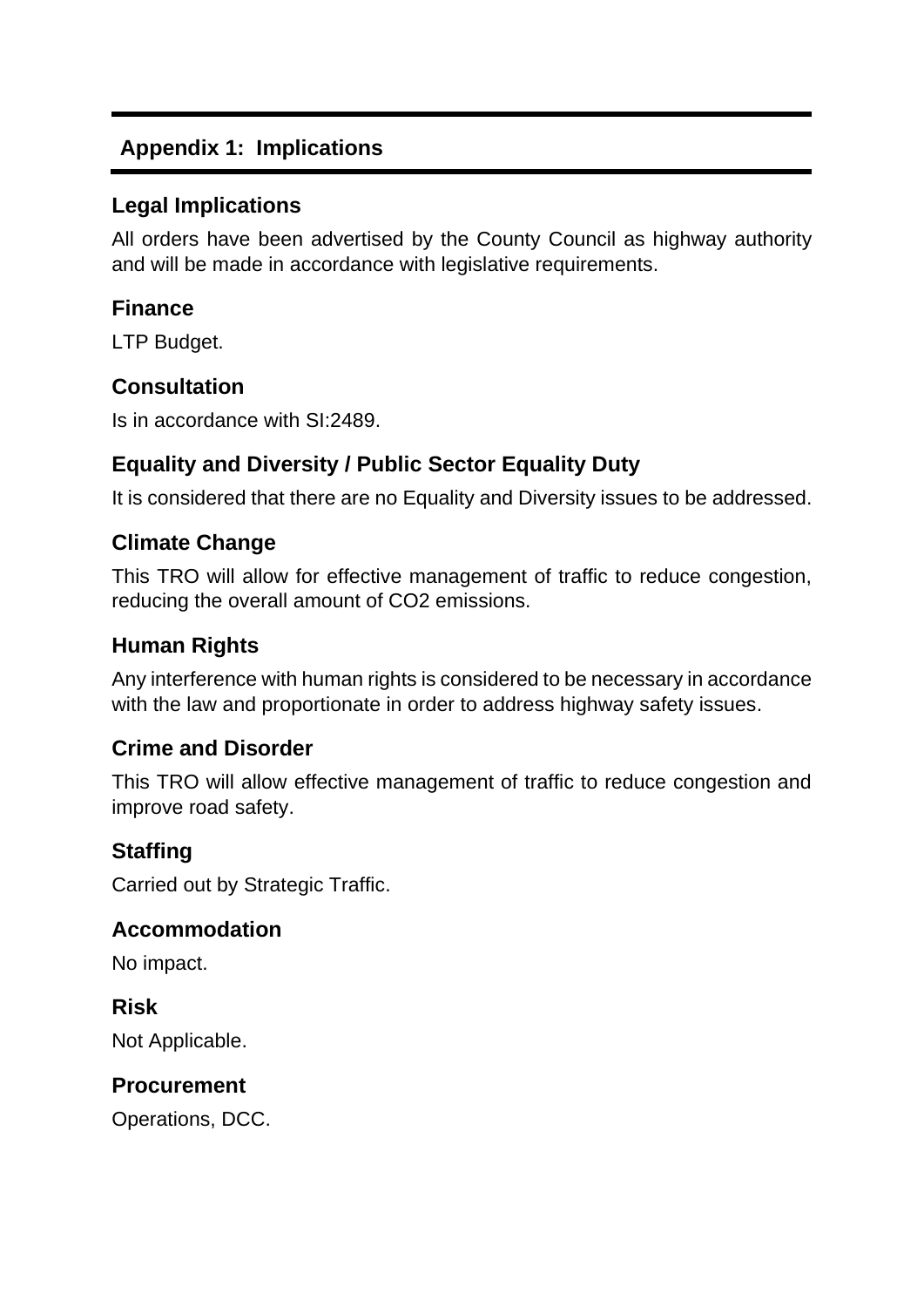# **Appendix 2: Location of Proposals**

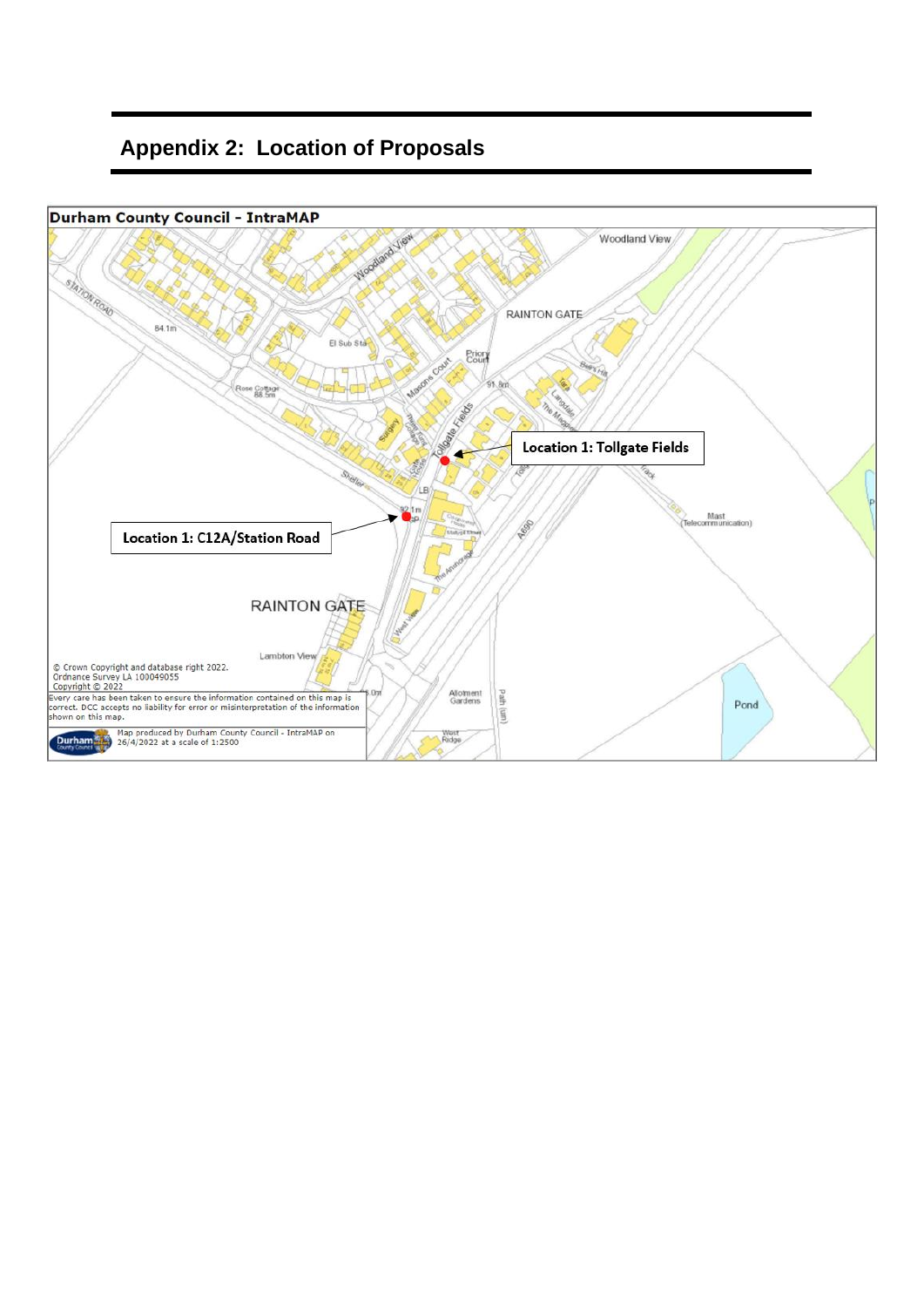#### **Appendix 3: Objection Details**

#### Location 1 and 2: Tollgate Fields and C12A/Station Road Junction

PROPOSED PARKING AND WAITING RESTRICTIONS - WEST RAINTON (Ref 33041)

We write collectavly to object to the above proposal to introduce 'No waiting At any time' restrictions on the eastern side of Tollgate Fields (Unc 20.8) from a point adjacent to Number 5 Tollgate Fields in a northerly direction for a distance of 30 metres and the southern side of Station Road from a point opposite 28 Station Road in an easterly then southerly direction for 42 metres onto C12A to a point opposite The Anchorage. Our objection is on the following grounds:

By introducing the proposed restrictions it will not stop vehicles being parked near the commercial businesses it will undoubtedly just force drivers to find alternative parking locations in the immediate area, either at the front of the commercial businesses, northerly onto the Rainton Gate bank and onto Station Road. Any increased parking in any of these areas will undeniably cause major traffic problems at the junction of Station Road and Bells Hill Road, the top of Station Road and Rainton Gate bank leading to the A690 junction.

The properties located at the top of Station Road numbers 29 down to 25 (6 properties) do not have rear access, consequently, access and residents parking is only available at the front of our properties, therefore, all of these properties rely on having continued free access and as permanent residents having somewhere to park. If this access is lost and the ability to park this will have a considerable impact on the existing residents and a dramatic impact on the quality of life for Station Road residents. As residents in this area we already suffer greatly from drivers blocking our accesses and homes while working and visiting the commercial premises at the junction of Station Road and Bells Hill Road but currently this situation is manageable, any additional increase will be unbearable.

We highlight and wish it to be strongly considered that the proposed area of Tollgates is located on a minor road which has a 30MPH speed limit, the proposed site is on a slight bend and does not suffer from large volumes of traffic. If the parking issue is migrated onto the adjacent areas and Station Road this becomes a much bigger issue not only for us local residents but the wider village community. It is well known Station Road is the busiest road in the village, it is straight and has a 40MPH limit so traffic is faster. Station Road has a much larger volume of traffic including a large number of HGV's, tankers, horse boxes and farm vehicles. Also it is well known that Station Road is the 'rat run' for commuter traffic from the A690 to commercial and industrial locations north of Durham a route which avoids the need to go through the city; it is a daily occurrence for Station Road and the Rainton Gate A690 junction to be gridlocked. A small increase of parked vehicles on this road will create further problems and greatly increase the risk of accidents for both vehicles and pedestrians.

Additionally, it should be noted that Station Road is the primary route for the No.20 bus service, buses going up and down this road every 15 minutes, there is one bus stop at the top of Station Road which services the northerly side of the village. This bus stop is popular and well used by the community, especially by the elderly and younger commuters. Two issues of concern are any increased parking in this area would make crossing an already extremely busy road more difficult for bus users and would cause further difficulties for the bus service maintaining a timetable and accessing Bells Hill Road. Buses are currently finding it difficult to turn right at the top of Station Road and often unable to stop adjacent to the Rainton Gate stop due to vehicles parked in this area.

As local residents we fully support and respect having local businesses in the area and we wish to see these businesses succeed and survive. Therefore, we consider the loss of the few available parking spaces in this area will impede the local businesses ability to trade successfully and prosperously, especially in the current economic climate and this is not the time to deny our local businesses trade.

Yours Faithfully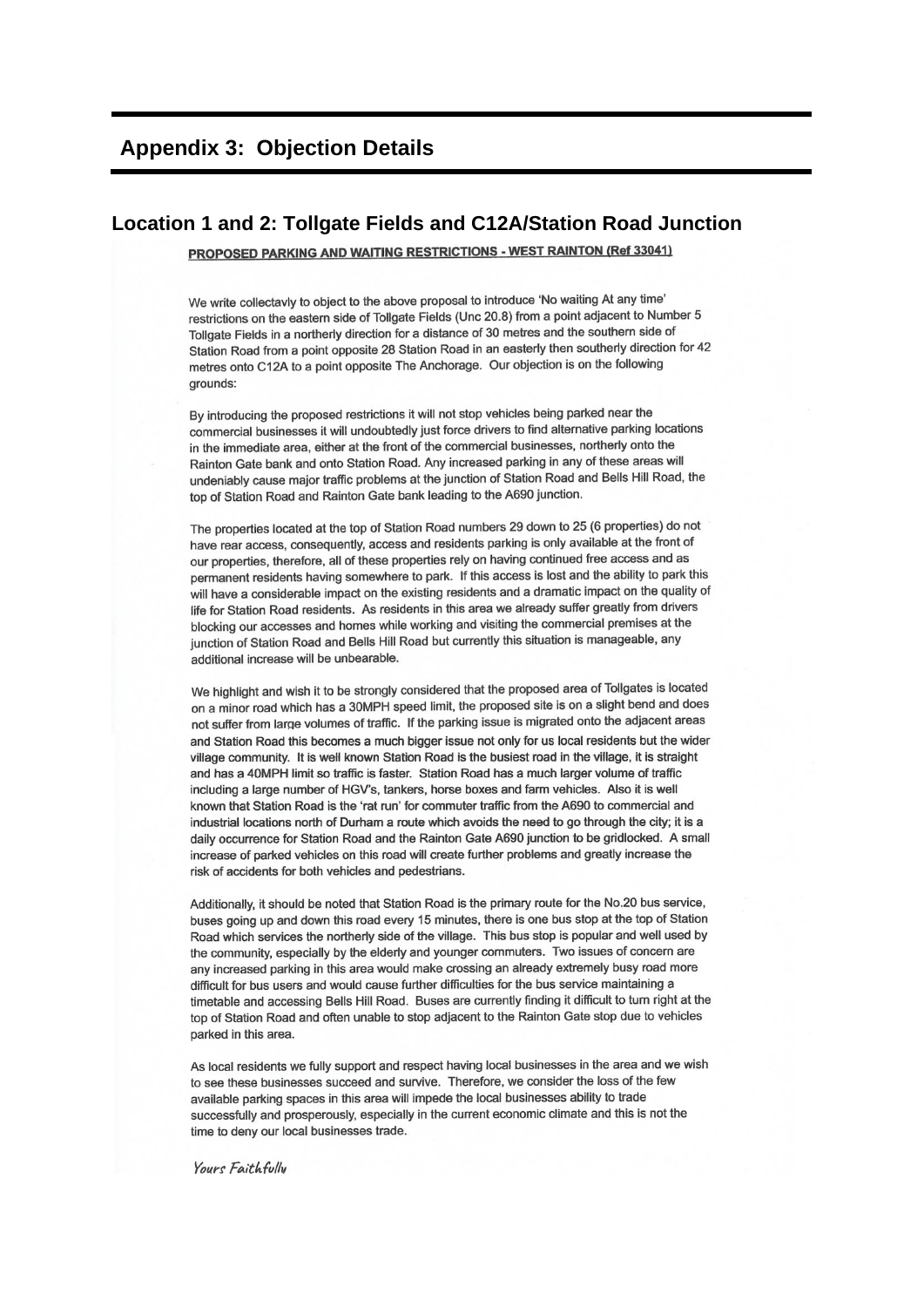## Appendix 2: Correspondence from West Rainton Parish Council

#### Morning,

Thanks very much for this and actions instigated.

In relation to the "overall review", we also mentioned Station Road and South Street/North Street around the Jubilee Hall / Italian Farmhouse . Parking further along South Street on the bend near the Care home and around the junction with Hall Lane / Marks Lane and the entrance to Sheen Close also have an impact on road safety. Parking further back from the photograph you attached on that stretch of road back towards the garage [ Tollgate Fields) was also highlighted . I have sent another email attaching some photographs taken by another parish councillor that may be of assistance

We also mentioned parking around the Doctors surgery as this was discussed at a recent meeting with Jonathan Cardy and the practice manager who are looking into options for increasing parking provision around the surgery by tarmacing some grassed areas. The path from the surgery to the road was also highlighted at this meeting with a view to it being improved/tarmaced. Not sure how Jonathan intended to take this forward so if you haven't already done so it might be worth liaising with him.

Thanks again for all you are doing.

Hello

I have finally got round to writing this up.

Chantry Place - near the pharmacy / access to doctors.

Lgot a couple of my colleagues to go out vesterday to measure up road / footway widths to determine whether or not there was scope to provide double yellow lines on the side with the existing keep clear markings to enable some footway amendments opposite.



If we could widen the footway on the right hand side and formalise the no parking on the left it should hopefully provide a safer route for pedestrians between the doctors and the pharmacy.

Regarding the unmade unofficial path between the main road and the doctors, I have asked my colleague with land registry access to do a search on it to see if we can determine a land owner. They are on leave at the moment so it might be a little while until I get the results.